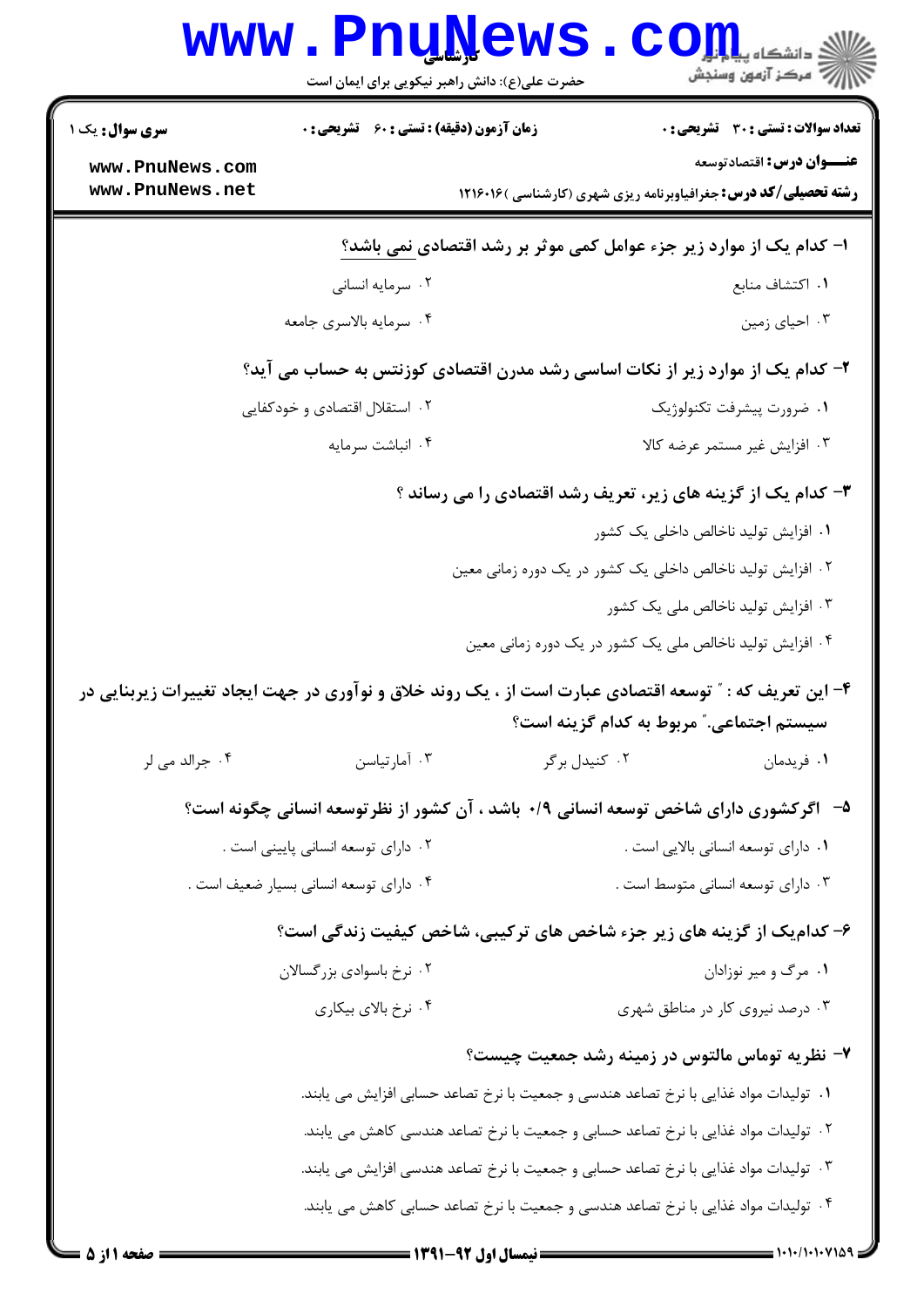| WWW.                               | <b>Pnunews</b><br>حضرت علی(ع): دانش راهبر نیکویی برای ایمان است |                                                                                                                                                              | ≦ دانشکاه پ <b>یا با تور</b><br>ر آمرڪز آزمون وسنڊش |
|------------------------------------|-----------------------------------------------------------------|--------------------------------------------------------------------------------------------------------------------------------------------------------------|-----------------------------------------------------|
| <b>سری سوال : ۱ یک</b>             | <b>زمان آزمون (دقیقه) : تستی : 60 ٪ تشریحی : 0</b>              |                                                                                                                                                              | <b>تعداد سوالات : تستی : 30 ٪ تشریحی : 0</b>        |
| www.PnuNews.com<br>www.PnuNews.net |                                                                 |                                                                                                                                                              | عنـــوان درس: اقتصادتوسعه                           |
|                                    |                                                                 | <b>رشته تحصیلی/کد درس:</b> جغرافیاوبرنامه ریزی شهری (کارشناسی ) ۱۲۱۶۰۱۶                                                                                      |                                                     |
|                                    |                                                                 | ۸- اسمیت تحت چه شرایطی رشد جمعیت را مفید می داند؟                                                                                                            |                                                     |
|                                    |                                                                 | ٠١ اگر رشد جمعيت به خاطر افزايش نيروي كار باشد.                                                                                                              |                                                     |
|                                    | ۰۲ اگر رشد جمعیت به خاطر گسترش بازار باشد.                      |                                                                                                                                                              |                                                     |
|                                    | ۰۳ اگر رشد جمعیت به خاطر افزایش نیروی کار و گسترش سرمایه باشد.  |                                                                                                                                                              |                                                     |
|                                    |                                                                 | ۰۴ اگر رشد جمعیت به خاطر افزایش نیروی کار و گسترش بازار باشد.                                                                                                |                                                     |
|                                    |                                                                 | ۹- در کدام یک از گزینه های زیر طبق نظر روستو نرخ پس انداز و سرمایه گذاری افزایش می یابد؟                                                                     |                                                     |
| ۰۴ مرحله مصرف انبوه                | ٠٣ مرحله بلوغ اقتصادي                                           | ۰۲ مرحله ماقبل خيز                                                                                                                                           | ۰۱ مرحله خيز                                        |
|                                    |                                                                 | +۱- به نظر کدام یک از گزینه های زیر، همگن نبودن توزیع امکانات و ثروت در مناطق کشورهای در حال توسعه باعث<br>ایجاد نابرابری در مناطق مختلف این کشورها شده است؟ |                                                     |
| ۰۴ لوئيس                           | ۰۳ ریکاردو                                                      | ۰۲ روستو                                                                                                                                                     | ۰۱ میردال                                           |
|                                    |                                                                 | 1۱-نلسون از طرفداران کدام نظریه رشد است ، و به نظر وی کشورهای در حال توسعه به چه دلیل در دام تعادل در                                                        |                                                     |
|                                    |                                                                 |                                                                                                                                                              | سطح پایین قرار می گیرند؟                            |
|                                    | ۰۲ متوازن، نرخ رشد کم جعیت                                      |                                                                                                                                                              | ۰۱ نامتوازن، روش های تولید                          |
|                                    | ۰۴ متوازن، کمیابی زمین های قابل کشت                             |                                                                                                                                                              | ۰۳ نامتوازن، سکون فرهنگی                            |
|                                    |                                                                 | ۱۲– اتخاذ کدام سیاست می تواند در متنوع سازی تولیدات صنعتی کشورهای در حال توسعه موثر باشد؟                                                                    |                                                     |
|                                    | ۰۲ سیاست مالی                                                   |                                                                                                                                                              | ۰۱ سیاست پولی                                       |
|                                    | ۰۴ سیاست تعدیل ساختار                                           |                                                                                                                                                              | ۰۳ سیاست های جانشینی واردات                         |
|                                    |                                                                 | ۱۳- اولین مدل رشد اقتصادی پویا توسط کدام گزینه ارائه شد؟                                                                                                     |                                                     |
| ۰۴ سولو                            | ۰۳ اسمیت                                                        | ۰۲ فلدمن                                                                                                                                                     | ۰۱ هارود- دومار                                     |
|                                    |                                                                 | ۱۴– کدام گزینه جزو انتقادات وارده به مدل هارود-دومار نمی باشد؟                                                                                               |                                                     |
|                                    |                                                                 |                                                                                                                                                              | ۰۱ نقش تکنولوژی نادیده گرفته شده است .              |
|                                    |                                                                 | ٠٢ نتيجه مدل با واقعيت مشاهده شده منطبق نيست .                                                                                                               |                                                     |
|                                    |                                                                 |                                                                                                                                                              | ۰۳ نسبت سرمایه به تولید ثابت فرض شده است .          |
|                                    |                                                                 | ۰۴ مدل، اقتصاد را در وضعیت اشتغال کامل بررسی می کند .                                                                                                        |                                                     |
|                                    |                                                                 |                                                                                                                                                              |                                                     |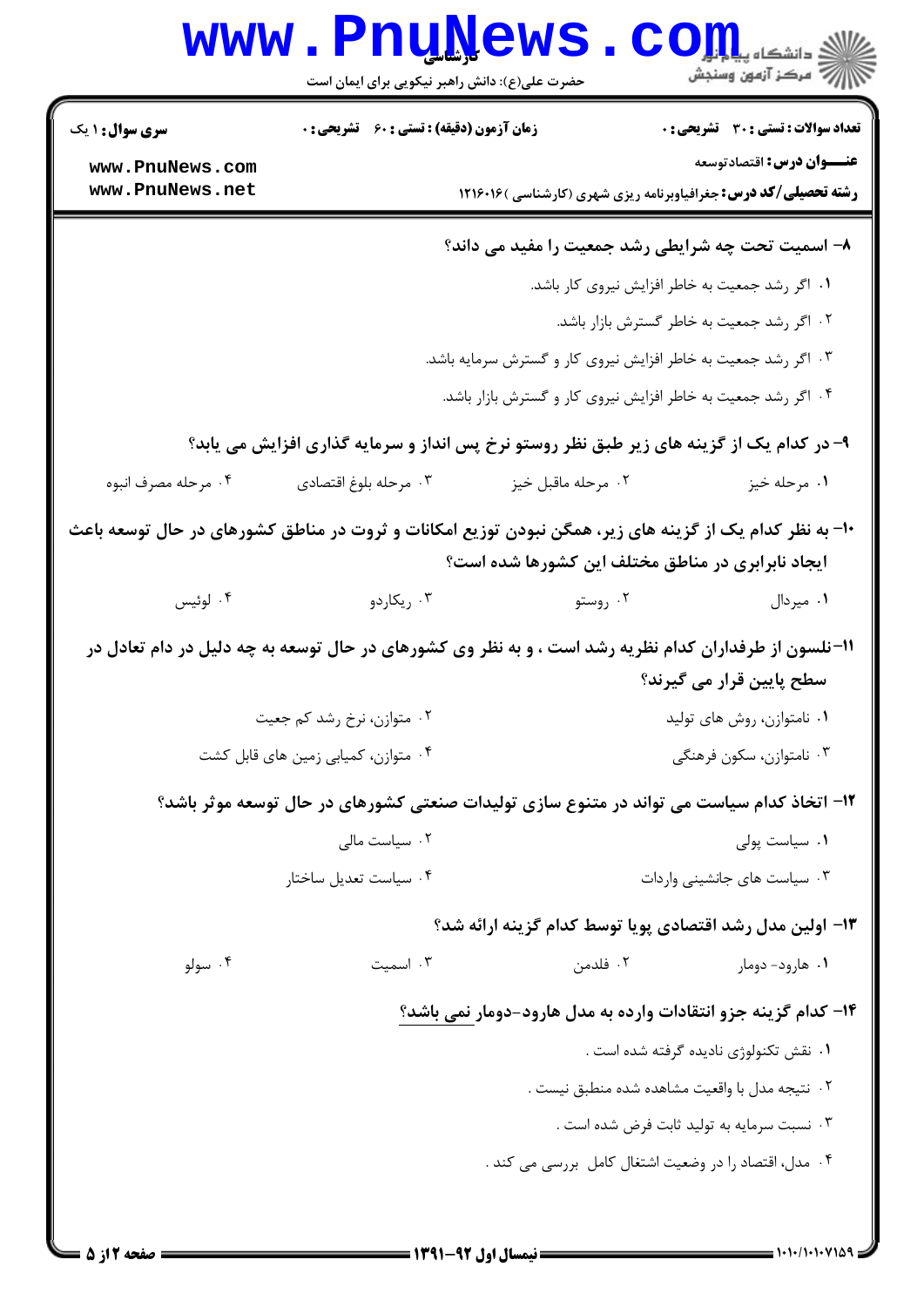| <b>WWW</b>                                                                                                                                                                                         | <b>Fuñïše</b><br>حضرت علی(ع): دانش راهبر نیکویی برای ایمان است               |                                                                                          | ≦ دانشکاه پی <mark>ا ب</mark> و <mark>ر</mark><br>سنجز آزمون وسنجش                                                                                  |
|----------------------------------------------------------------------------------------------------------------------------------------------------------------------------------------------------|------------------------------------------------------------------------------|------------------------------------------------------------------------------------------|-----------------------------------------------------------------------------------------------------------------------------------------------------|
| <b>سری سوال : ۱ یک</b><br>www.PnuNews.com<br>www.PnuNews.net                                                                                                                                       | <b>زمان آزمون (دقیقه) : تستی : 60 ٪ تشریحی : 0</b>                           |                                                                                          | <b>تعداد سوالات : تستی : 30 ٪ تشریحی : 0</b><br>عنـــوان درس: اقتصادتوسعه<br><b>رشته تحصیلی/کد درس:</b> جغرافیاوبرنامه ریزی شهری (کارشناسی )۱۲۱۶۰۱۶ |
| ۱۵- بر اساس مدل رشد سولو ، اگر نرخ رشد تولید ملی ۲/۷ ، کشش تولید عامل سرمایه ۰/۴، کشش تولید عامل<br>نیروی کار ۰/۶، پیشرفت فنی یک و نرخ رشد سرمایه ۲ باشد ، نرخ رشد نیروی کار برابر کدام گزینه است؟ |                                                                              |                                                                                          |                                                                                                                                                     |
| $Y/\mathcal{F}\Delta$ .                                                                                                                                                                            | $\boldsymbol{\cdot} \,/\boldsymbol{\curlyvee} \,$ . $\boldsymbol{\curlyvee}$ | $1/\Delta$ .                                                                             | $\cdot/\Upsilon$ .                                                                                                                                  |
|                                                                                                                                                                                                    |                                                                              |                                                                                          | ۱۶– کدام گزینه سرمایه اصلی یک کشور توسعه یافته است؟                                                                                                 |
|                                                                                                                                                                                                    | ۰۲ ابزار و ادوات صنعتی وتکنولوژی                                             |                                                                                          | ۰۱ ظرفیت تکنیکی وکاردانی نیروی کار                                                                                                                  |
|                                                                                                                                                                                                    | ۰۴ سرمايه صنعتي وفيزيكي                                                      |                                                                                          | ۰۳ تکنولوژی مدرن و ادوات صنعتی                                                                                                                      |
|                                                                                                                                                                                                    |                                                                              |                                                                                          | ۱۷- بر اساس کدام گزینه سرمایه انسانی موجب تسریع رشد اقتصادی می گردد؟                                                                                |
|                                                                                                                                                                                                    |                                                                              | ١. بهبود تغذيه - افزايش كيفيت نيروى انسانى - افزايش توليد - رشد اقتصادى                  |                                                                                                                                                     |
| ۰۲ بهبود بهداشت - بهبود کیفیت نیروی انسانی - افزایش بهره وری در تولید - رشد اقتصادی                                                                                                                |                                                                              |                                                                                          |                                                                                                                                                     |
|                                                                                                                                                                                                    |                                                                              | ۰۳ ارتقاء سطح آموزش نیروی انسانی – افزایش بهره وری در تولید – افزایش تولید – رشد اقتصادی |                                                                                                                                                     |
|                                                                                                                                                                                                    |                                                                              | ۰۴ ارتقاء سطح بهداشت و تغذیه نیروی انسانی - افزایش بهره وری در تولید - رشد اقتصادی       |                                                                                                                                                     |
|                                                                                                                                                                                                    |                                                                              |                                                                                          | ۱۸- آموزش های فنی حرفه ای جزو کدام یک از گزینه های زیر محسوب می شود؟                                                                                |
| ۰۴ آموزش رسمی                                                                                                                                                                                      | ۰۳ آموزش غیر رسمی                                                            | ۰۲ آموزش آزاد                                                                            | ۱. آموزش همگانی                                                                                                                                     |
|                                                                                                                                                                                                    |                                                                              |                                                                                          | ۱۹- فردریش لیست تولید دانش و توزیع مناسب آن را منشاء کدام یک از گزینه های زیر می داند؟                                                              |
|                                                                                                                                                                                                    | ۰۲ بنگاه های اقتصادی                                                         |                                                                                          | ١. محصولات جديد                                                                                                                                     |
|                                                                                                                                                                                                    | ۰۴ دولت و بازار های شفاف                                                     |                                                                                          | ۰۳ زیرساخت ها و نهاد ها                                                                                                                             |
| ۲۰– کدام یک ازگزینه های زیر، تعریف انتقال تکنولوژی بر اساس فرهنگ لاروس می باشد؟                                                                                                                    |                                                                              |                                                                                          |                                                                                                                                                     |
|                                                                                                                                                                                                    |                                                                              |                                                                                          | ٠١ انتقال تجهيزات فني ، صنعتي و آموزش روش ها در صنايع .                                                                                             |
|                                                                                                                                                                                                    |                                                                              |                                                                                          | ۰۲ ابزارها ، روندها و روشهایی که در صنایع بکار گرفته می شود .                                                                                       |
|                                                                                                                                                                                                    |                                                                              |                                                                                          | ۰۳ آموزش روش ها و انتقال مهارت ها در صنایع مختلف .                                                                                                  |
|                                                                                                                                                                                                    |                                                                              |                                                                                          | ۰۴ صرفا انتقال مهارت ها و تخصص ها در صنایع .                                                                                                        |
|                                                                                                                                                                                                    |                                                                              |                                                                                          | <b>۲۱- کدام یک از گزینه های زیر جزء فرآیند توسعه تکنولوژی نیست</b> ؟                                                                                |
| ۰۴ تلاش و بررسی                                                                                                                                                                                    | ۰۳ دوره پیری                                                                 | ۰۲ انتشار                                                                                | ٠١. اختراع                                                                                                                                          |
|                                                                                                                                                                                                    |                                                                              |                                                                                          |                                                                                                                                                     |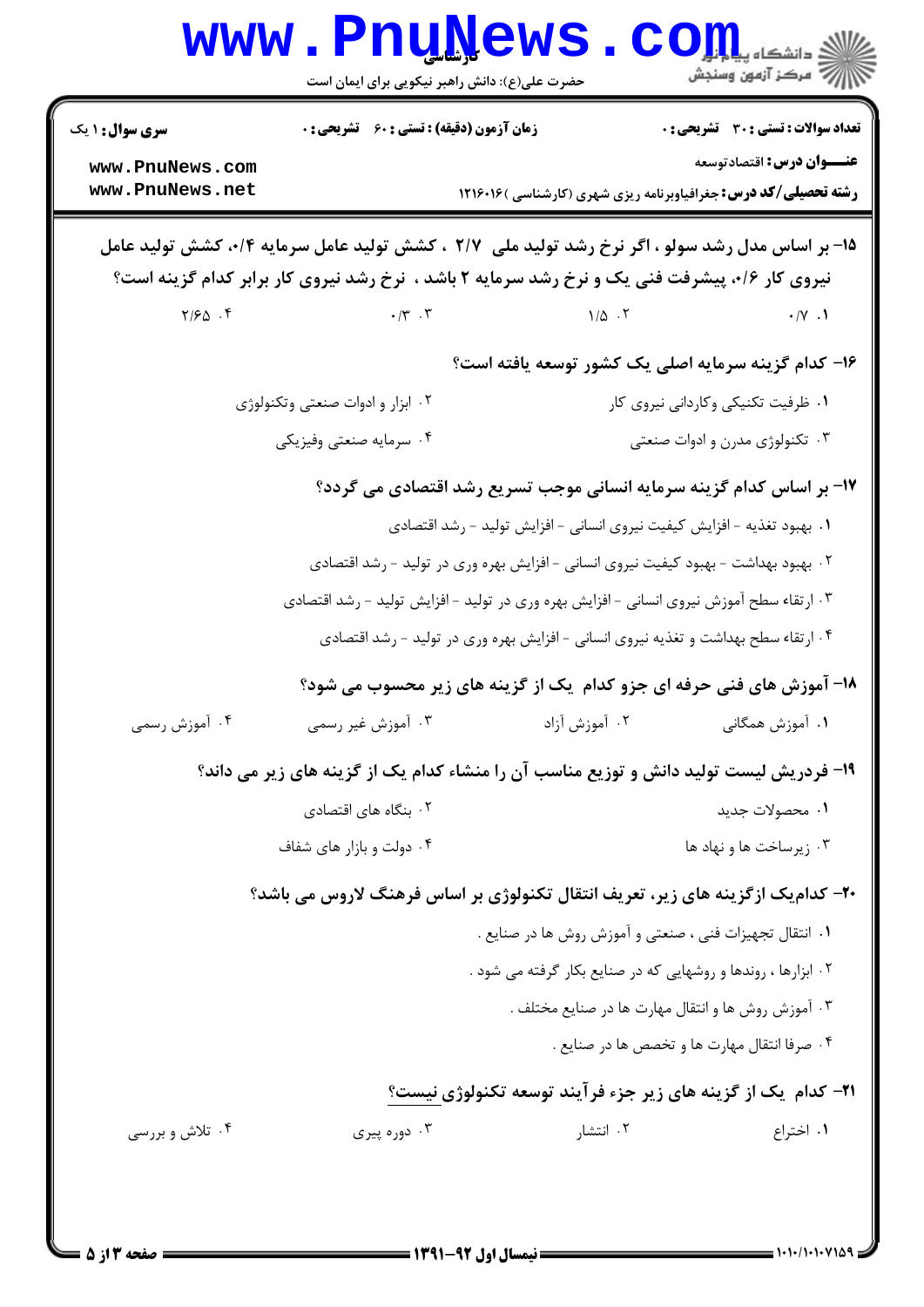| <b>WWW</b>                                                   | <u>LTIÑÑAMP</u><br>حضرت علی(ع): دانش راهبر نیکویی برای ایمان است                                                                           | ي دانشڪا ه پ <b>يا با با<mark>ر</mark></b><br>رِ آھرڪز آزمون وسنڊش                                                                                   |  |  |
|--------------------------------------------------------------|--------------------------------------------------------------------------------------------------------------------------------------------|------------------------------------------------------------------------------------------------------------------------------------------------------|--|--|
| <b>سری سوال : ۱ یک</b><br>www.PnuNews.com<br>www.PnuNews.net | <b>زمان آزمون (دقیقه) : تستی : 60 ٪ تشریحی : 0</b>                                                                                         | <b>تعداد سوالات : تستی : 30 ٪ تشریحی : 0</b><br>عنـــوان درس: اقتصادتوسعه<br><b>رشته تحصیلی/کد درس:</b> جغرافیاوبرنامه ریزی شهری (کارشناسی ) ۱۲۱۶۰۱۶ |  |  |
|                                                              | ۲۲–این تعریف که ″ تکنولوژی کاربرد سیستماتیک دانش علمی یا دانش منظم دیگر برای امور علمی است."مربوط به                                       | كدام گزينه زير است ؟                                                                                                                                 |  |  |
|                                                              | ۰۲ اسکون                                                                                                                                   | ۰۱ جان گالبرایت                                                                                                                                      |  |  |
|                                                              | ۰۴ لوئيس                                                                                                                                   | ۰۳ شورای آموزش ملی انگلستان                                                                                                                          |  |  |
|                                                              |                                                                                                                                            | ۲۳- کدام یک از موارد زیر جزء یافته های کوزنتس است؟                                                                                                   |  |  |
|                                                              |                                                                                                                                            | ۰۱ نمودار رشد اقتصادی و نابرابری درآمد ${\rm U}$ شکل است . $\,$                                                                                      |  |  |
|                                                              | ۰۲ در مراحل اولیه توسعه، اختلاف سطح دستمزد بین دو بخش سنتی و مدرن کم است .                                                                 |                                                                                                                                                      |  |  |
|                                                              | ۰۳ نابرابری درآمدها در مراحل اولیه توسعه، ابتدا ثابت بوده و سپس به تدریج افزایش می یابد .                                                  |                                                                                                                                                      |  |  |
|                                                              | ۰۴ توزیع درآمد در کشورهای در حال توسعه نسبت به کشورهای پیشرفته نابرابرتر است .                                                             |                                                                                                                                                      |  |  |
|                                                              | ۲۴– کدام یک از گزینه های زیر به نظریه کالدور در مبحث رشد اقتصادی و توزیع درآمد معروف است؟                                                  |                                                                                                                                                      |  |  |
|                                                              | ۰۲ فرضیه دورهای باطل فقر                                                                                                                   | ۰۱ نظریه (منحنی) U وارون                                                                                                                             |  |  |
|                                                              | ۰۴ منحنی لورنر                                                                                                                             | ۰۳ مدل کمبریج                                                                                                                                        |  |  |
|                                                              | <b>۳۵</b> – کدام یک ازگزینه های زیر ًاز ابزار و سیاست باز توزیع درآمد در کاهش نابرابری درآمدها و فاصله طبقات <u>ی نمی</u><br><u>باشد ؟</u> |                                                                                                                                                      |  |  |
|                                                              | ۰۲ سیاست های تثبیت قیمت                                                                                                                    | ۰۱ پرداخت های انتقالی دولت                                                                                                                           |  |  |
|                                                              | ۰۴ افزايش صادرات                                                                                                                           | ۰۳ سرمایه گذاری در بخش آموزش                                                                                                                         |  |  |
|                                                              |                                                                                                                                            | ۲۶- کدام یک ازگزینه های زیر صحیح است؟                                                                                                                |  |  |
|                                                              | ۰۱ روش نظام اقتصاد اسلامی مبارزه با فقر و گرفتن مالیات از گروه پر درآمد و پرداختن آن به فقراست .                                           |                                                                                                                                                      |  |  |
|                                                              |                                                                                                                                            | ٠٢ روش نظام اقتصاد اسلامي از بين بردن منشاء فقر است .                                                                                                |  |  |
|                                                              | ۰۳ در مکتب اقتصاد اسلامی دولت جانشین بخش خصوصی می شود ، تا جریان درآمد را عادلانه کند .                                                    |                                                                                                                                                      |  |  |
|                                                              | ۰۴ طبق نظر امام موسی صدر امتیازاتی که مکتب اسلام برای بستن قرارداد و مشارکت نیروی کار منظور کرده است بیشتر از سرمایه                       | نيست .                                                                                                                                               |  |  |
|                                                              | ۲۷- طبق کدام یک از گزینه های زیر ، منبع درآمد کسب شده اهمیتی در توزیع درآمد ندارد؟                                                         |                                                                                                                                                      |  |  |
|                                                              | ۰۲ نظریه بهره وری نهایی                                                                                                                    | ۰۱ نظریه توزیع شخصی یا توزیع مقداری درآمد                                                                                                            |  |  |
|                                                              | ۰۴ نظریه توزیع در مکتب اقتصادی اسلام                                                                                                       | ۰۳ نظریه بهره وری تولید نهایی                                                                                                                        |  |  |